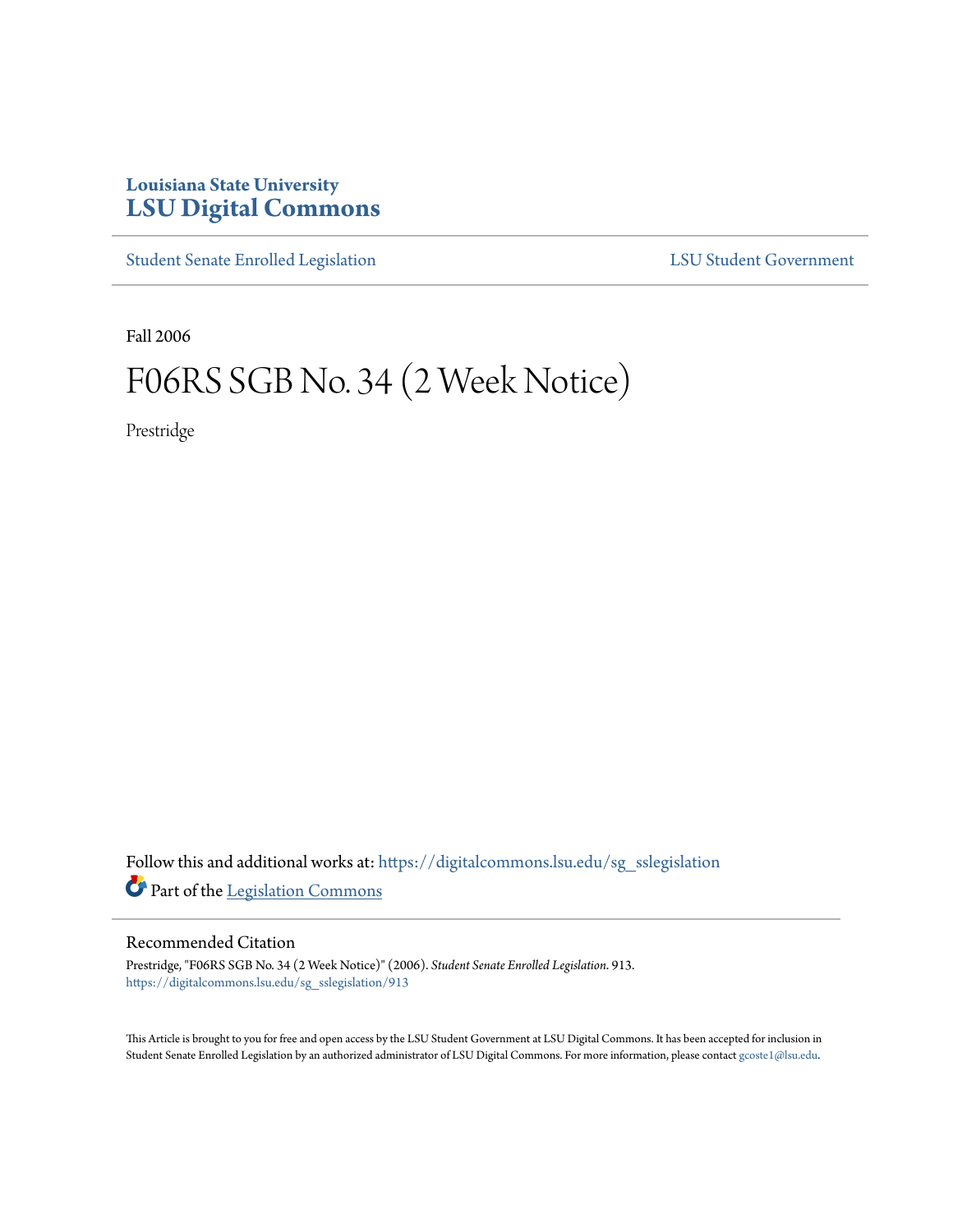| $\frac{1}{2}$  |                            | <b>STUDENT GOVERNMENT</b>                                                                                                                                    | <b>ENROLLED</b>                                                                                    |  |  |  |
|----------------|----------------------------|--------------------------------------------------------------------------------------------------------------------------------------------------------------|----------------------------------------------------------------------------------------------------|--|--|--|
|                | LOUISIANA STATE UNIVERSITY |                                                                                                                                                              |                                                                                                    |  |  |  |
| $\overline{4}$ | <b>STUDENT SENATE</b>      |                                                                                                                                                              |                                                                                                    |  |  |  |
| 5              |                            | <b>FO6RS</b>                                                                                                                                                 |                                                                                                    |  |  |  |
| 6              |                            | <b>SGB No. 34</b>                                                                                                                                            |                                                                                                    |  |  |  |
| $\tau$         |                            | <b>SENATOR PRESTRIDGE</b><br>$\mathbf{B} \mathbf{Y}$ :                                                                                                       |                                                                                                    |  |  |  |
| $\,8\,$        |                            |                                                                                                                                                              |                                                                                                    |  |  |  |
| 9              |                            |                                                                                                                                                              | A BILL                                                                                             |  |  |  |
|                |                            | TO AMEND CHAPTER 1 OF THE LSU A&M STUDENT GOVERNMENT SENATE RULES OF                                                                                         |                                                                                                    |  |  |  |
| 10             |                            |                                                                                                                                                              |                                                                                                    |  |  |  |
| 11             |                            |                                                                                                                                                              | ORDER TO REQUIRE A TWO WEEK NOTICE OF RESIGNATION FOR LEGISLATIVE STAFF                            |  |  |  |
| 12             |                            | PARAGRAPH 1:                                                                                                                                                 |                                                                                                    |  |  |  |
| 13             |                            |                                                                                                                                                              | WHEREAS, RULE 1.8 ITEM 7 OF THE LSU A&M STUDENT SENATE                                             |  |  |  |
| 14             |                            |                                                                                                                                                              | RULES OF ORDER STATES THAT AVAILABLE POSITIONS IN THE                                              |  |  |  |
| 15             |                            |                                                                                                                                                              | LEGISLATIVE STAFF BE ADVERTISED ONE WEEK PRIOR TO                                                  |  |  |  |
| 16             |                            |                                                                                                                                                              | DEADLINE, AND                                                                                      |  |  |  |
| 17             |                            |                                                                                                                                                              |                                                                                                    |  |  |  |
| 18             |                            | <b>PARAGRAPH 2:</b>                                                                                                                                          | WHEREAS, THIS MEANS ONE WEEK OF LEGISLATIVE                                                        |  |  |  |
| 19             |                            |                                                                                                                                                              | STAFFLESSNESS IN THE SENATE OFFICE WHILE NOMINATIONS ARE                                           |  |  |  |
| 20             |                            |                                                                                                                                                              | BEING FILED,                                                                                       |  |  |  |
| 21             |                            |                                                                                                                                                              |                                                                                                    |  |  |  |
| 22             |                            | <b>PARAGRAPH 5:</b>                                                                                                                                          | NOW THEREFORE, BE IT ENACTED BY THE STUDENT                                                        |  |  |  |
| 23             |                            |                                                                                                                                                              | <b>GOVERNMENT OF LOUISIANA STATE UNIVERSITY AND</b>                                                |  |  |  |
| 24             |                            |                                                                                                                                                              | <b>AGRICULTURAL AND MECHANICAL COLLEGE THAT CHAPTER 1;</b>                                         |  |  |  |
| 25             |                            |                                                                                                                                                              | RULE 1.8 SHALL BE AMENDED TO READ AS FOLLOWS:                                                      |  |  |  |
| 26             |                            |                                                                                                                                                              |                                                                                                    |  |  |  |
| 27             | <b>Rule 1.8</b>            |                                                                                                                                                              | Legislative staff and officers; definition, election, appointment, resignation and                 |  |  |  |
| 28             |                            | removal                                                                                                                                                      |                                                                                                    |  |  |  |
| 29             |                            |                                                                                                                                                              |                                                                                                    |  |  |  |
| 30             | 1.                         | For the purposes of this rule, officer shall be defined as the Secretary and Undersecretary of the                                                           |                                                                                                    |  |  |  |
| 31             |                            | Student Senate, elected by majority vote of the Senate. For the purposes of this rule, staff shall be                                                        |                                                                                                    |  |  |  |
| 32<br>33       |                            | defined as the Senate Information Officer, the Parliamentarian, and any additional legislative staff<br>appointed by the Speaker and approved by the Senate. |                                                                                                    |  |  |  |
| 34             | 2.                         | The terms of these officers and staff shall run concurrently with that of the Speaker, however,                                                              |                                                                                                    |  |  |  |
| 35             |                            |                                                                                                                                                              | officers shall serve until their successors have been elected and staff shall serve until their    |  |  |  |
| 36             |                            |                                                                                                                                                              | dismissal or until their successors have been appointed.                                           |  |  |  |
| 37             | 3.                         |                                                                                                                                                              | The Secretary and Undersecretary of the Student Senate shall be elected by a majority vote of the  |  |  |  |
| 38             |                            |                                                                                                                                                              | Student Senate. Nominations shall be recognized from the floor after the election of the Speaker   |  |  |  |
| 39             |                            |                                                                                                                                                              | Pro-Tempore in the first meeting of the Spring Organizational Session. The nominating Senator      |  |  |  |
| 40             |                            |                                                                                                                                                              | shall be required to submit the nominee's resume to the Senate office no later than 6:30 PM on the |  |  |  |
| 41             |                            | Monday preceding the convening the Spring Organizational Session.                                                                                            |                                                                                                    |  |  |  |
| 42             | 4.                         | The Parliamentarian and additional staff shall be appointed by the Speaker with approval by two-                                                             |                                                                                                    |  |  |  |
| 43             |                            | thirds $(2/3)$ of the Senate present and voting.                                                                                                             |                                                                                                    |  |  |  |
| 44<br>45       | 5.<br>6.                   | All officers and staff herein listed shall be non-members of the Senate.                                                                                     |                                                                                                    |  |  |  |
| 46             |                            | Any officer or staff member may be removed by a two-thirds (2/3) vote of those Senators present<br>and voting.                                               |                                                                                                    |  |  |  |
| 47             | 7.                         | The Speaker may dismiss only additional legislative staff not specifically named in these rules at                                                           |                                                                                                    |  |  |  |
| 48             |                            | will.                                                                                                                                                        |                                                                                                    |  |  |  |
| 49             | 8.                         | Any officer or staff member herein listed shall give two (2) week's notice prior to resignation                                                              |                                                                                                    |  |  |  |
| 50             |                            | during which time advertisement of these positions shall be made in a campus-wide publication                                                                |                                                                                                    |  |  |  |
| 51             |                            | and/or broadcast e-mail through the university. The Senate meeting promptly following the                                                                    |                                                                                                    |  |  |  |
| 52             |                            |                                                                                                                                                              | resignation of the staff member or officer and the following week of advertisement and             |  |  |  |
| 53             |                            |                                                                                                                                                              | deadline, shall be the meeting during which his/her successor is elected.                          |  |  |  |
| 54             |                            |                                                                                                                                                              |                                                                                                    |  |  |  |
| 55             |                            | <b>PARAGRAPH 6:</b>                                                                                                                                          | THIS BILL SHALL TAKE EFFECT UPON PASSAGE BY A TWO-THIRDS $(2/3)$                                   |  |  |  |
| 56             |                            |                                                                                                                                                              | VOTE OF THE LSU A&M STUDENT SENATE AND SIGNATURE BY THE                                            |  |  |  |
| 57             |                            |                                                                                                                                                              | PRESIDENT, UPON LAPSE OF TIME FOR PRESIDENTIAL ACTION, OR IF                                       |  |  |  |
| 58             |                            |                                                                                                                                                              | VETOED BY THE PRESIDENT AND SUBSEQUENTLY APPROVED BY THE                                           |  |  |  |
| 59             |                            |                                                                                                                                                              | SENATE, ON THE DATE OF SUCH APPROVAL.                                                              |  |  |  |